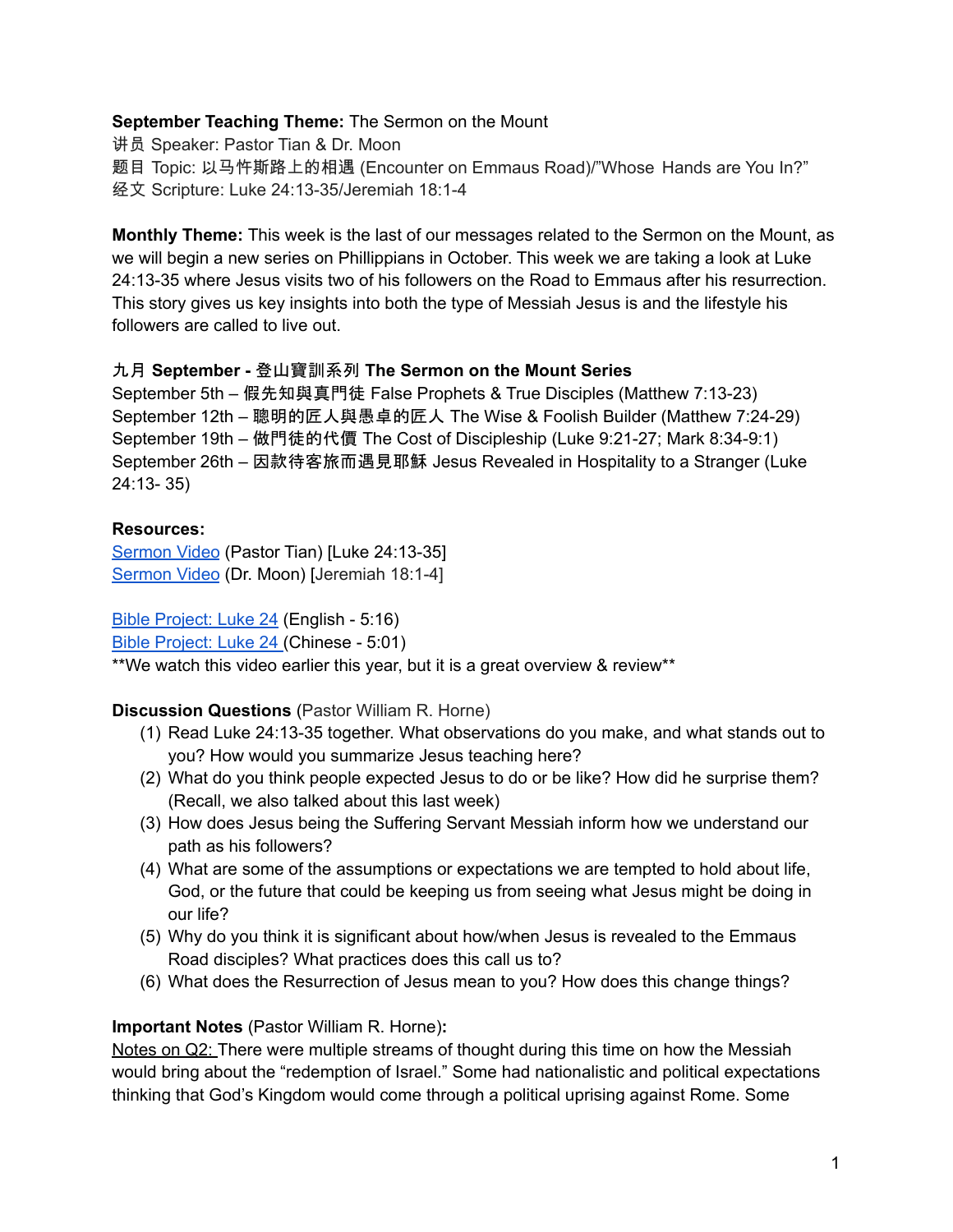understood the Messiah's future "redemption of Israel" in spiritual terms hoping for religious renewal, and that blessing would return to the people of Isreal. Jesus, however, brought about a more profound liberation, freeing people from the grips of evil and death through his suffering and death. He inaugurated a Kingdom that flips the world's hierarchies and ways, forming a new multi-ethnic forgiven family.

*Recall from last week:* The religious leaders looked to texts like Psalm 2 and Daniel 2, giving them a picture of a Victorious Messiah who would cast down the pagan oppressors and vindicate God's people. Suffering was not a part of Jewish messianic hope. And Peter has this same military-type leader in mind when he hears the word, Messiah. Jesus, however, points to a different passage to understand his Messianic role that both the religious leaders and the disciples miss - The Suffering Servant of Isaiah 53. Isaiah 53 tells us that the Messianic King will be enthroned through suffering and dying for the sins of his own people. The disciples did not have categories for a Messiah that would face suffering, be rejected, and die - and really, if we are honest, we struggle to find categories ourselves.

Notes on Q4: Recall, Jesus models for us a life that embraces suffering before entering glory. This way of life is embraced throughout Scripture and Church history and is well worth reflecting upon. What does it mean that the Christian life is shaped like Jesus in "suffering preceding glory?" We see in Scripture that the people of God can walk through suffering for two reasons: (1) we know we are shaped to look more like Jesus through suffering (Romans 5:3-5; James 1:2-4; 1 Peter 1:7, 4:12-13, Job 28:1-2; Ps 66:1-10; Zech 13:8-9; Dan 11:35, 12:10; Mal 3:2-4). And (2) we know that King Jesus will return and make all things right, vindicating his people who now walk in suffering (2 Tim 2:11; Rom 6:8-18; 2 Cor 4:11, Gal 2:20; Col 2:20; Phil 1:21; 1 Thess 4-5; Rev 21-22). The resurrection of Jesus gives the Christian power to walk through suffering and act in faith, living like Jesus in its midst.

Notes on Q5: Jesus is revealed to the Emmaus road disciples when they invite Jesus to stay with them, eat, and Jesus breaks the bread. Throughout Luke's Gospel, it is clear that key to the Christian life is the **practice of radical hospitality** towards others, especially strangers (the marginalized, the poor, the outcast). It is also shouldn't escape us that within the narrative, we see the same meal formula as the "feeding of the 5000" and "Jesus Last Passover Supper." In the feeding of the five thousand, "all were satisfied" (9:17); at the Passover, the apostles "remember Jesus" (22:19); now "their eyes are opened, and they recognize him" (v. 31). This liturgical formula throughout church history has called us to **practice "remembering,"** and in "remembering" Jesus, our eyes will see him clearly! (Also recall, the women's remembering Jesus' words in Luke 24:8 spurs on faith and proclamation).

**Sermon Summary** (Elder Yin of Chinese Service Sermon):

# 以马忤斯路上的相遇

Pastor Tian Luke 24:13-35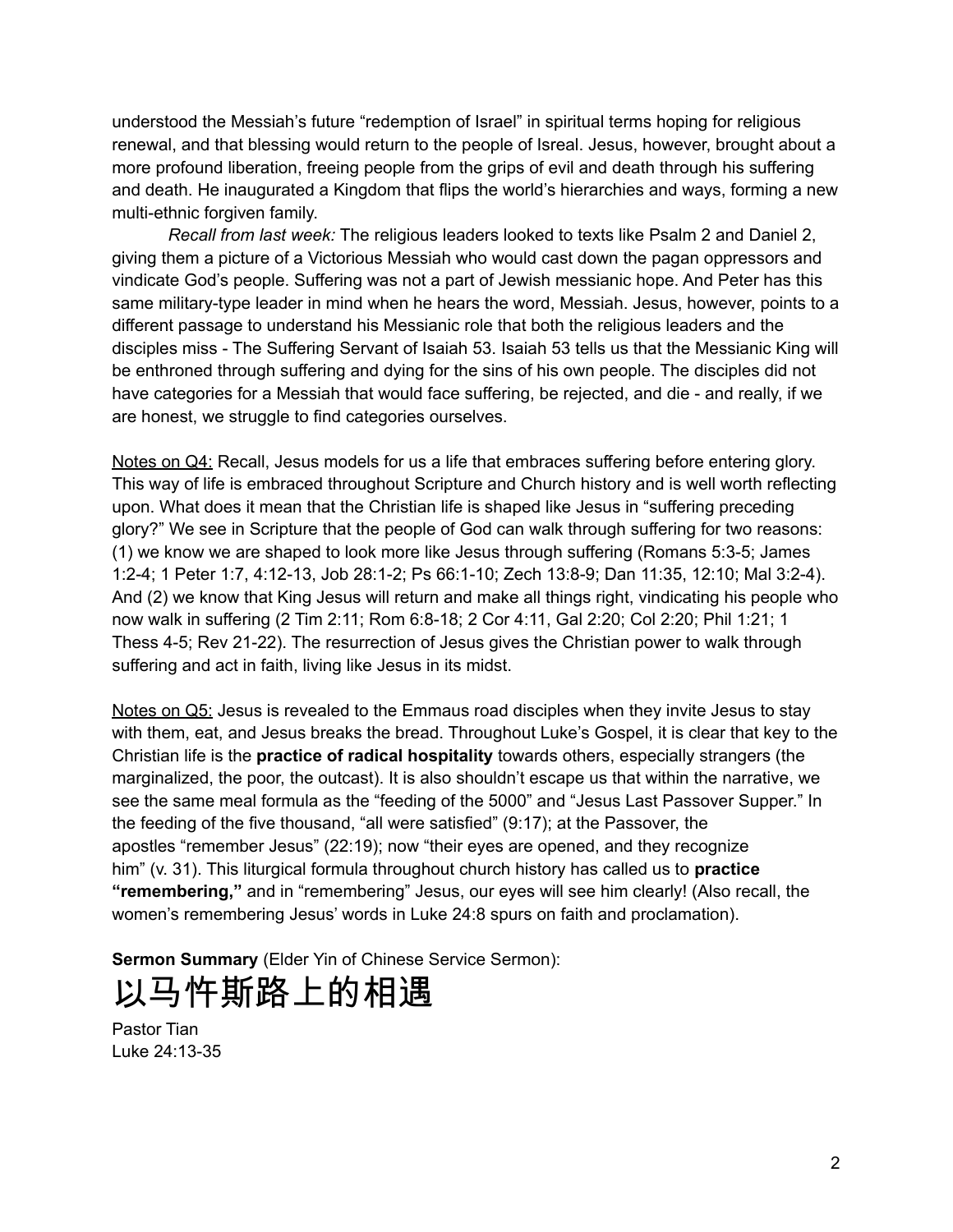"正当那日, 门徒中有两个人往一个村子去;这村子名叫以马忤斯,离耶路撒冷约有二十五里。 他 们彼此谈论所遇见的这一切事。 正谈论相问的时候,耶稣亲自就近他们,和他们同行; 只是他们 的眼睛迷糊了, 不认识他。 耶稣对他们说:「你们走路彼此谈论的是什么事呢?」他们就站住,脸上 带着愁容。 二人中有一个名叫革流巴的回答说:「你在耶路撒冷作客,还不知道这几天在那里所出 的事吗?」 耶稣说:「什么事呢?」他们说:「就是拿撒勒人耶稣的事。他是个先知,在 神和众百姓 面前,说话行事都有大能。 祭司长和我们的官府竟把他解去,定了死罪,钉在十字架上。 但我们 素来所盼望、要赎以色列民的就是他!不但如此,而且这事成就,现在已经三天了。 再者,我们中 间有几个妇女使我们惊奇;她们清早到了坟墓那里, 不见他的身体,就回来告诉我们,说看见了天 使显现,说他活了。 又有我们的几个人往坟墓那里去,所遇见的正如妇女们所说的,只是没有看 见他。」"

路加福音 24:13-24 CUNPSS-神

https://bible.com/bible/48/luk.24.13-24.CUNPSS-神

孟宛珍被释后,痛苦愁苦所发出的感叹:面对愁容,心存疑惑,意志消沉 哥流巴和那人去以马忤斯的路上,去时心存疑惑,归时充满喜乐。重燃信心,心里火热

一,门徒的困惑

正当那时候,黎明的时候,七日的头一日。我们也需要起早朝见主。主复活了。门徒返回。 18节-20节:二个门徒在路上忧郁,谈论所遇见的事情,

22节:几个妇女见证复活的事情,讨论复活的事更难过,因为不清楚复活的事。不知道如果主不复 活我们就就得不到神的恩典。他们归根就是不信耶稣的复活 24:22-24。

耶稣其实和门徒说过多次。他们没有听进去。真到7日的第一日。忧愁担心是因为不信主所说的。 在环境上:不相信神的大能胜过我们的环境。 在救恩上:不相信神的救恩大过我们的过犯。

我们的生命不在世界掌控而被神所带领。

诗91:5 "你必不怕黑夜的惊骇, 或是白日飞的箭,"

91:1,更重要:"住在至高者隐密处的, 必住在全能者的荫下。"

91:14 " 神说:因为他专心爱我,我就要搭救他; 因为他知道我的名,我要把他安置在高处。" 关糸在先,允许在后。保守在后。

二,体恤人软弱的主。

15:"正谈论相问的时候,耶稣亲自就近他们,和他们同行;" 正淡论相问的时候,耶稣亲自就近他们,和他们同行。当人生苦难之时,耶稣走近他们。是体恤他 们而不是责备。那时门徒不认识耶稣。因为门徒所信是不能死里复活的耶稣。

17节:"耶稣对他们说:「你们走路彼此谈论的是什么事呢?」他们就站住,脸上带着愁容。" 你们谈论的是什么?或者你们担心的是什么?

25节,"耶稣对他们说:「无知的人哪,先知所说的一切话,你们的心信得太迟钝了。"